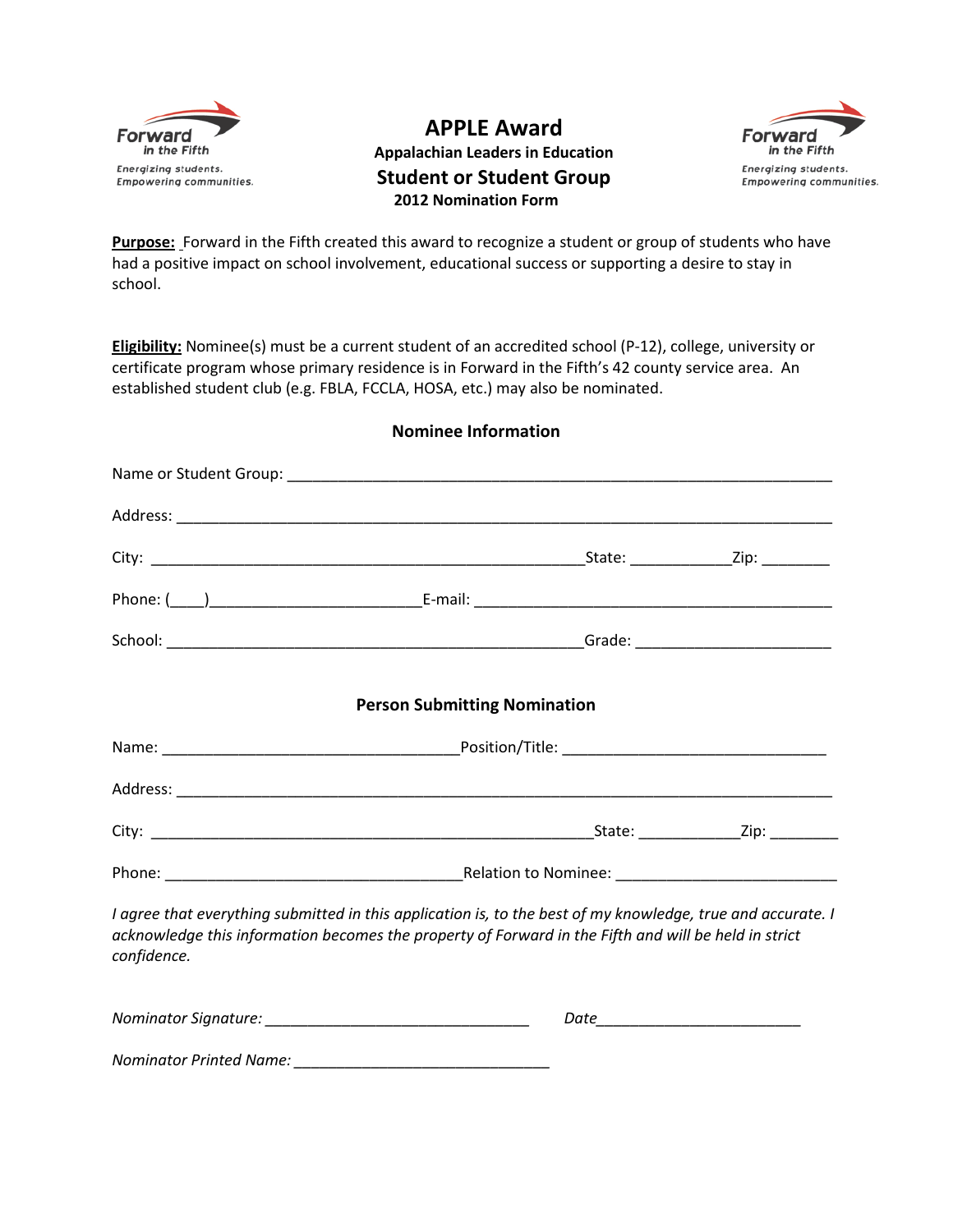| Identify no more than two of the following areas in which the nominee has exhibited exceptional<br>characteristics and accomplishment to increase educational attainment. |                                                                                                                                                   |  |
|---------------------------------------------------------------------------------------------------------------------------------------------------------------------------|---------------------------------------------------------------------------------------------------------------------------------------------------|--|
| Reading/Language Arts<br>Math<br>Science<br><b>Social Studies</b><br>Art/Humanities<br>Other Academic subject:                                                            | <b>College/Career Readiness</b><br><b>School Safety</b><br>Counseling<br><b>Policy Development</b><br><b>Employment Opportunities</b><br>Literacy |  |
| Attendance/Dropout Prevention<br>Behavior<br><b>Health &amp; Wellness</b>                                                                                                 | Assessment<br>Other areas:                                                                                                                        |  |

*Please note that additional sheets of paper may be used to submit this nomination. Be sure to include the entire form to ensure eligibility.* 

- 1. Briefly outline the educational challenge being met. Why was this issue identified and how is it impacting education in your community?
- 2. Describe the nominee's involvement and how this student/group has gone above and beyond normal responsibilities to increase educational success for all. (Please include the intended audience(s), steps taken and outcomes).
- 3. How has the nominee used creativity, innovation and/or leadership to have a significant, positive impact in advancing education in his/her area of influence?
- 4. In what ways did teamwork, written plans or peer support contribute to the success of this practice/project?
- 5. Describe the extent to which this activity or project can be or has been expanded to impact more individuals within the community or region?
- 6. Why is this student/student group the most deserving recipient of the AppLE Educator Award?
- 7. Is there anything else you would like to say about this individual or group?